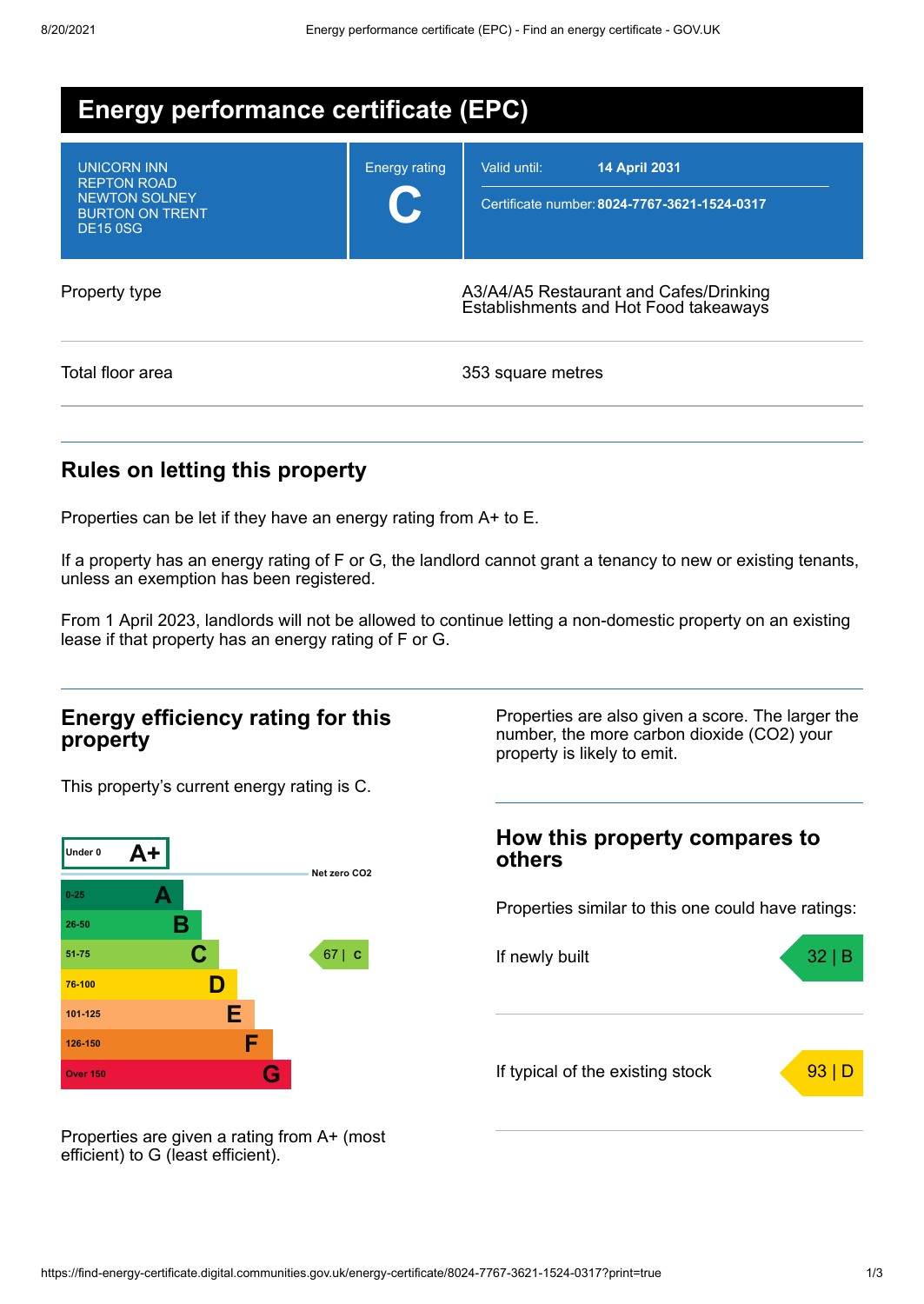# **Breakdown of this property's energy performance**

| Main heating fuel                          | <b>Natural Gas</b>                     |
|--------------------------------------------|----------------------------------------|
| <b>Building environment</b>                | <b>Heating and Natural Ventilation</b> |
| Assessment level                           | 3                                      |
| Building emission rate (kgCO2/m2 per year) | 164.27                                 |
| Primary energy use (kWh/m2 per year)       | 943                                    |
|                                            |                                        |

# **Recommendation report**

Guidance on improving the energy performance of this property can be found in the recommendation report [\(/energy-certificate/7156-9558-7269-5181-1699\)](https://find-energy-certificate.digital.communities.gov.uk/energy-certificate/7156-9558-7269-5181-1699).